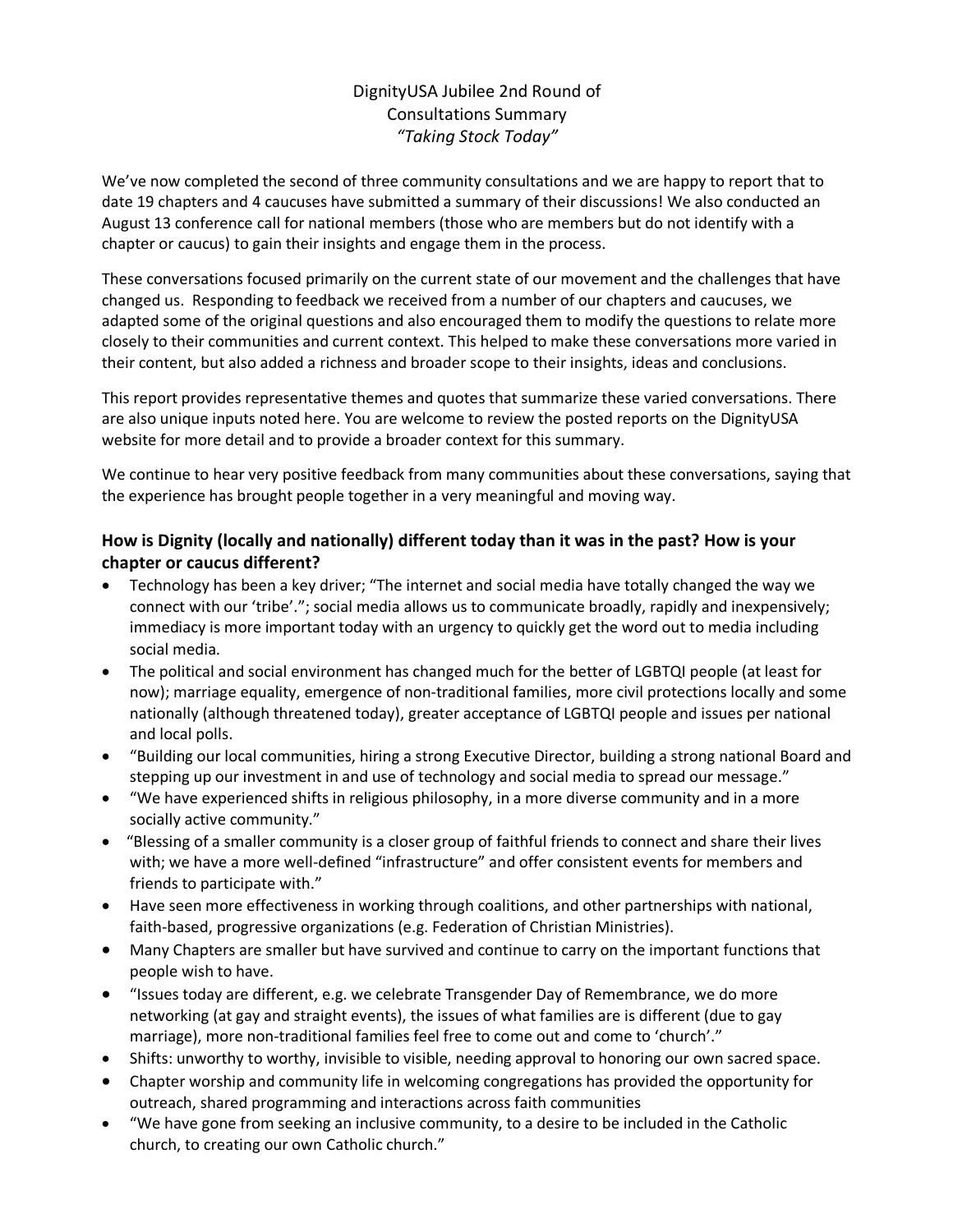- "There seems to be less need for activism and more of a need for a strong, trusted and reliable voice on behalf of members."
- LGBT  $\rightarrow$  LGBTQI; representative of shifts within the community and interest in greater inclusivity.
- Sense of limitations because of aging membership, and challenges to attracting younger members.
- "Fewer people arriving at our door, those who still find us are motivated by the same reason: a desire to worship as part of an LGBTQ community."
- "The change in me is I lost my shame. That was a big issue when I came into acceptance of my homosexuality. That internalized homophobia was hard to shake. At this point in my life, I'm a lot less ashamed and freer."
- "We are involved in many charitable groups and have allies from other faiths attending our 'Eucharistic Celebrations'… We have people from all walks of life. We have more transgendered Christians attending our services than other faith communities in Pittsburgh. We are VIABLE and is needed in Pittsburgh."
- "In the time of the AIDS crisis 'the institutional church made some very bad decisions,' and this 'evolved how I view church.' Dignity members grew to a place of greater ownership of their faith in the face of these deadly challenges."
- Embraced intersectional justice issues which has strengthened us; civil rights, feminism, women's leadership in the Church.
- More progressive and expanded liturgical practices; more women presiding and lay-led liturgies.
- Deepening understanding and appreciation of transgender persons and issues and their gifts leading to more welcoming communities, pastoral care and learning that are enriching everyone.
- People don't seem to join groups in the same way as before; different ways of connecting and interacting.
- Continued discussion regarding the viability of reaching out to members of the hierarchy, or local parishes.
- Fewer people identify as Catholic and they don't feel they need the approval of the Church.
- We were the "only game in town"; now we compete with other multiple welcoming faith communities including "sanctioned" ministry to LGBTQ Catholics sponsored by local dioceses.
- Many people are not interested in the Catholic Church at all; the Church has "damaged its brand" in ways that go far beyond Dignity and the LGBTQI community.
- LGBTQI people are more accepted/mainstreamed, depending on location; evolution of the LGBT "identity", i.e. changed from not worthy to worthy and of value, moved from invisible to visible.
- "Caucus expanded so we have many women voices. Chapters have educated members on women and trans-more acceptance."

#### **Is the mission and purpose of DignityUSA still relevant today?**

- "We remain very relevant because the larger church has issues with LGBTQI's and with women as equals. Dignity is more progressive as a movement as needs to continue to set an example. Time and resources are needed to heighten our profile."
- "There is still need for affirming, LGBTQIA-positive theology and education to counter outdated church teaching; the church needs an independent and visible organization to hold it accountable and push it in a more progressive direction, especially when it comes to LGBTQIA social justice issues."
- "While there has been increased recognition for gay and lesbian persons, transgender, intersex, and queer/questioning/asexual persons are still finding their places in society, and often face violence and misunderstanding."
- "DUSA's statements in response to whatever hurtful rhetoric comes from the Vatican are an example of the voice that the other parish cannot express."
- "We continue to minister to our community members as difficulties arise in their lives. This continues to make us relevant and needed."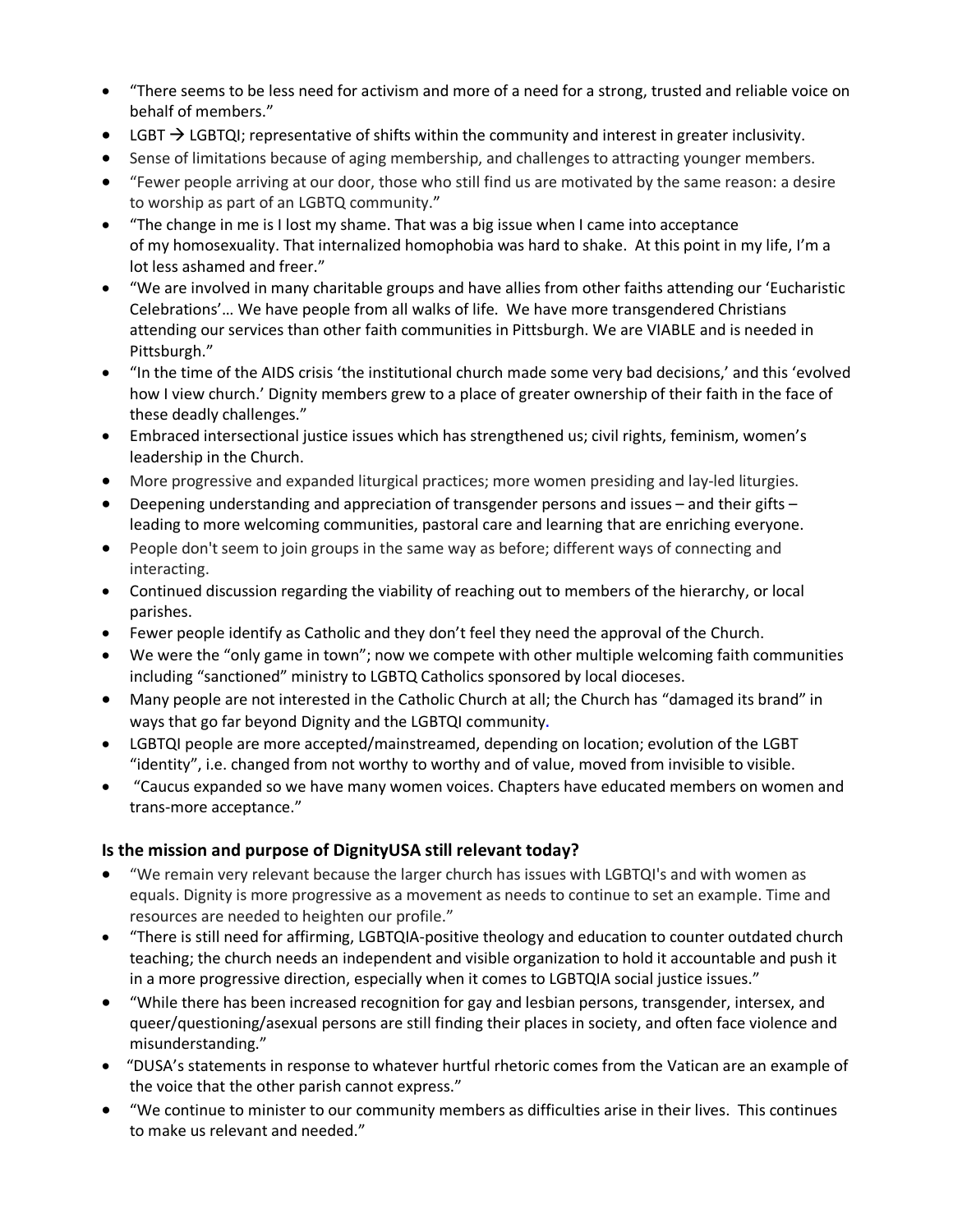- "Dignity has been a media contact nationally and locally, a way to publicize scandals and injustices."
- "I'm back in the Church because of Dignity. I never really stopped being Catholic. It's a call to ministry, a chance to minister."
- "We provide confidence to people struggling with catholic theology and what it means in their life."
- "We are definitely needed for the "FAITH LIFE" of our members. We engage all wherever they are in their spiritual journey. We help members who don't have family support. We have been extremely supportive of the transgender community. We are there when members are sick and need help."
- "It is definitely still relevant today-with 31 states still able to fire a person today for being gay, we still have a lot of work to do."
- "Giving LGBT people more self-dignity un-reliant on Church sanction but rather the Grace of a loving God."
- "I know I'm not alone. I can be myself and know that I have a good religious home. I have that security. I'm not wanting to be an island on my own."
- The media, locally and nationally, still seeks us out as the go-to voice of LGBTQI Catholics.
- Dignity remains a place for integrating one's sexuality and spirituality.
- "Yes, but in a more diverse world, we need to find the ways of opening our doors to a population that might see church differently from ours. How do we work to serve the LGBTQIA community in a world with more open and inviting faith communities?"
- Continued discussion/debate regarding our role within and outside the institutional Church; implications for our mission and where we focus our efforts, i.e. do we focus on local parish engagement, or engagement with bishops?; are we reformers committed to living our vision of Church or reformers calling the Church to "negotiate"
- The combination of Catholic identity, LGBTQI identity, progressiveness and independence is unique to Dignity.
- Our national Dignity leadership and the many tasks they take on and accomplish so admirably. They are the national-level voice for our local identities.
- Local Dignity communities have been expanding their tent, looking for people who are alienated from the traditional Church, who are not necessarily LGBTQI; e.g. divorced people, women.
- Interest in exploring other progressive groups who share our values as potential allies or partners.
- "How do we grow to make us stay relevant? When people have other Christian communities that welcome LGBTQI people, what makes them want to stay here?"
- "There is sometimes tension felt between a primary mission of creating a LGBTQI community that welcomes others, and a "progressive inclusive Catholic community" that includes LGBTQI Catholics as much as it does others who share progressive and inclusive values."
- We remain the go-to resource, voice and support nationally and locally; e.g. supporting an elderly gay Catholic man who reached out to Dignity/Denver about his fears that he would be denied Catholic burial.

#### **How would you describe the current state of your chapter/caucus?**

- There is a shared concern among many chapters about how our community's numbers have diminished and how members are aging; impacts on liturgy attendance, pool of new leaders (local and those who could be exported to national roles), limited capacity for ministries, etc.
- While smaller communities, commitment to offering liturgy on a regular basis remains strong
- "There is great spirit in our community and good friendships. While it would be good to strive for new members, let's remember to continue what we are doing to create a great atmosphere."
- Chapter communities remain a reliable source of support for many people, even people who do not regularly attend liturgy
- Continue to value liturgy and commitment to be an open and welcoming community.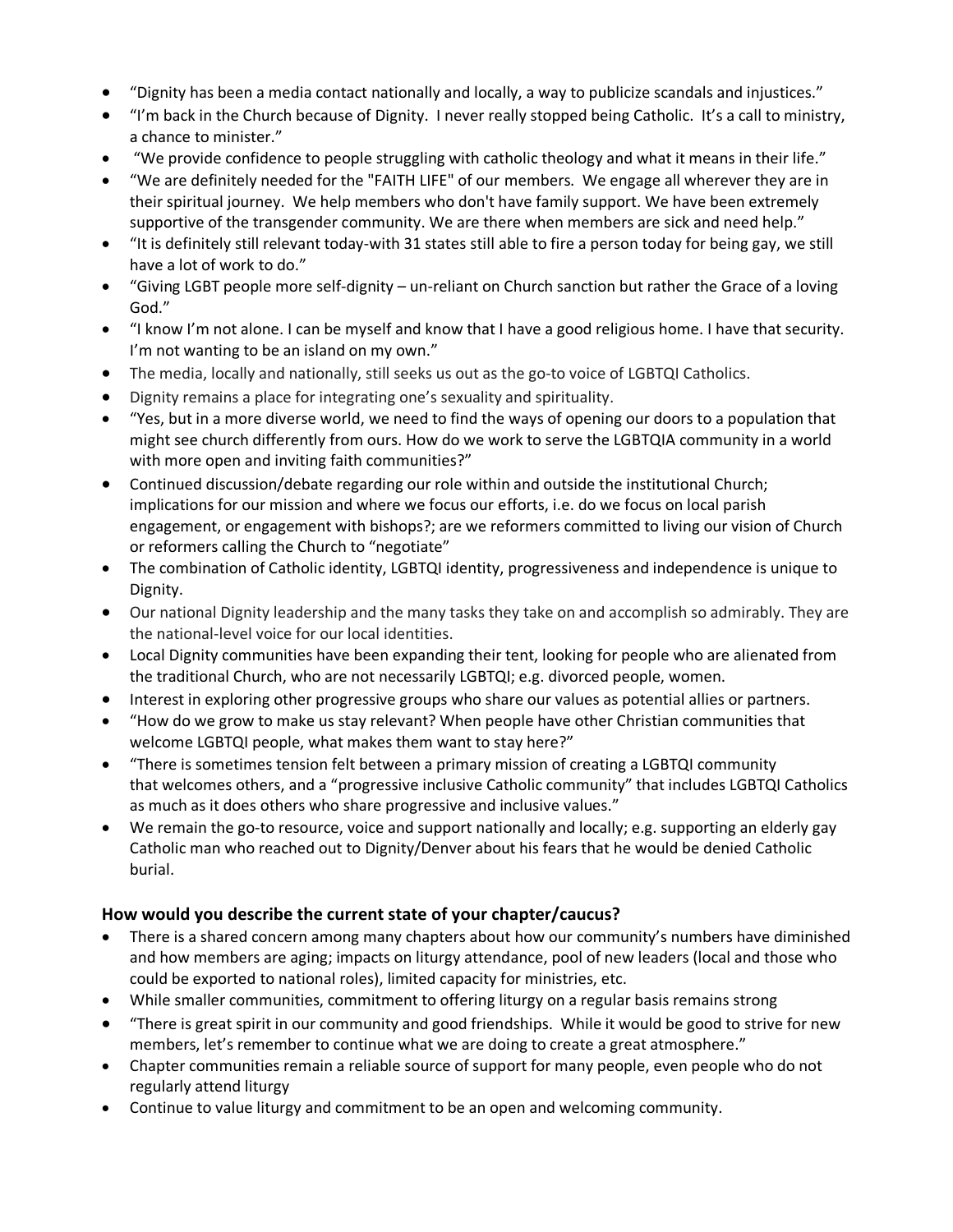- "Our engine is idling. We are comfortable and a good place to be. People are comforted and supported here. We could reach out more to marginalized people. There's not a lot of growth, energy, and passion right now.
- "'Engine Running' is a two –edged sword-our outreach is good, but need more "drivers" to keep engine running."
- Continuing discussion: how Catholic are we and what does it mean to be Catholic?; what should our relationship be to the local Church?
- "The Women of Dignity never gave up someone always kept the flame going."
- Focus on the positives around the life of the current community; e.g. "we identified several categories of our 'favorite things' about the community which included: liturgy, spiritual feeding, communal activities and family; outreach to the larger community around them."
- Questions that were raised: how interrelated are the various chapters around the country? Are chapters isolated islands or an integrated network?
- Many Dignity chapters that are small in membership and yet very vibrant in their faith lives. Many chapters have large numbers of women members.
- "We need to ask ourselves if we are following up with visitors who don't come back, and if we are communicating with members who have ceased attending, at least for a time."
- Recognition that we are "aging" out; predominance in many of our communities of "older" members and the need for engaging and welcoming young adults and a new generation of leaders and voices.
- Using Social Media more but need to build our capabilities and better leverage these communication and networking tools.
- Continued interest in responding to the needs of LGBTQI Catholics while there are also multiple other affirming faith communities locally.
- "We need to tell our story more often and more effectively. We need to do Gay Catholic 101 especially for newer and younger members."
- The challenge is to be out there, to let people know about us. We need to be as explicit as possible about who we are and what we're about.
- Continue to struggle with when, how, if engagement with or outreach to the institutional Church or hierarchy happens or needs to be pursued.

#### **What are the opportunities and the challenges you see ahead?**

| <b>Strength/Opportunities</b> |                                            | <b>Challenges</b>                                                            |  |  |
|-------------------------------|--------------------------------------------|------------------------------------------------------------------------------|--|--|
|                               | Continued resilience in spite of losses of | Maintaining or growing memberships especially as people age<br>٠             |  |  |
|                               | people and those who provide ministry;     | out                                                                          |  |  |
|                               | political threats to LGBTQI rights         | Keep fires burning; fellowship                                               |  |  |
| ٠                             | Financial stability                        | Keep people engaged                                                          |  |  |
|                               | Pride in our history and legacy which is   | Hostile political environment<br>٠                                           |  |  |
|                               | archived                                   | Ongoing publicity; making people aware of who we are and our<br>$\bullet$    |  |  |
|                               | National is highly professional and        | presence in the LGBTQI community                                             |  |  |
|                               | supportive of chapters; resources,         | Smaller communities requiring that everyone take on a role and<br>$\bullet$  |  |  |
|                               | consulting, website                        | share their gifts, which can be a strength                                   |  |  |
|                               | Better leverage social media               | Recruiting new talent                                                        |  |  |
|                               | Continued passion for our mission and a    | Reaching out to new members of all ages, cities, etc.<br>$\bullet$           |  |  |
|                               | commitment to service                      | Understand how to properly interact within diversity; pronouns;<br>$\bullet$ |  |  |
|                               | Continued strong leadership structure      | increased diversity                                                          |  |  |
|                               | Age, race, class and gender diversity      | Lack of agility<br>٠                                                         |  |  |
|                               | Prophetic voice                            | Succession planning                                                          |  |  |
|                               | Welcoming diversity in all forms           | Attracting young adults who in general seem less interested in a<br>٠        |  |  |
|                               | <b>National Conferences</b>                | church community                                                             |  |  |
|                               | Strong, persistent communities             |                                                                              |  |  |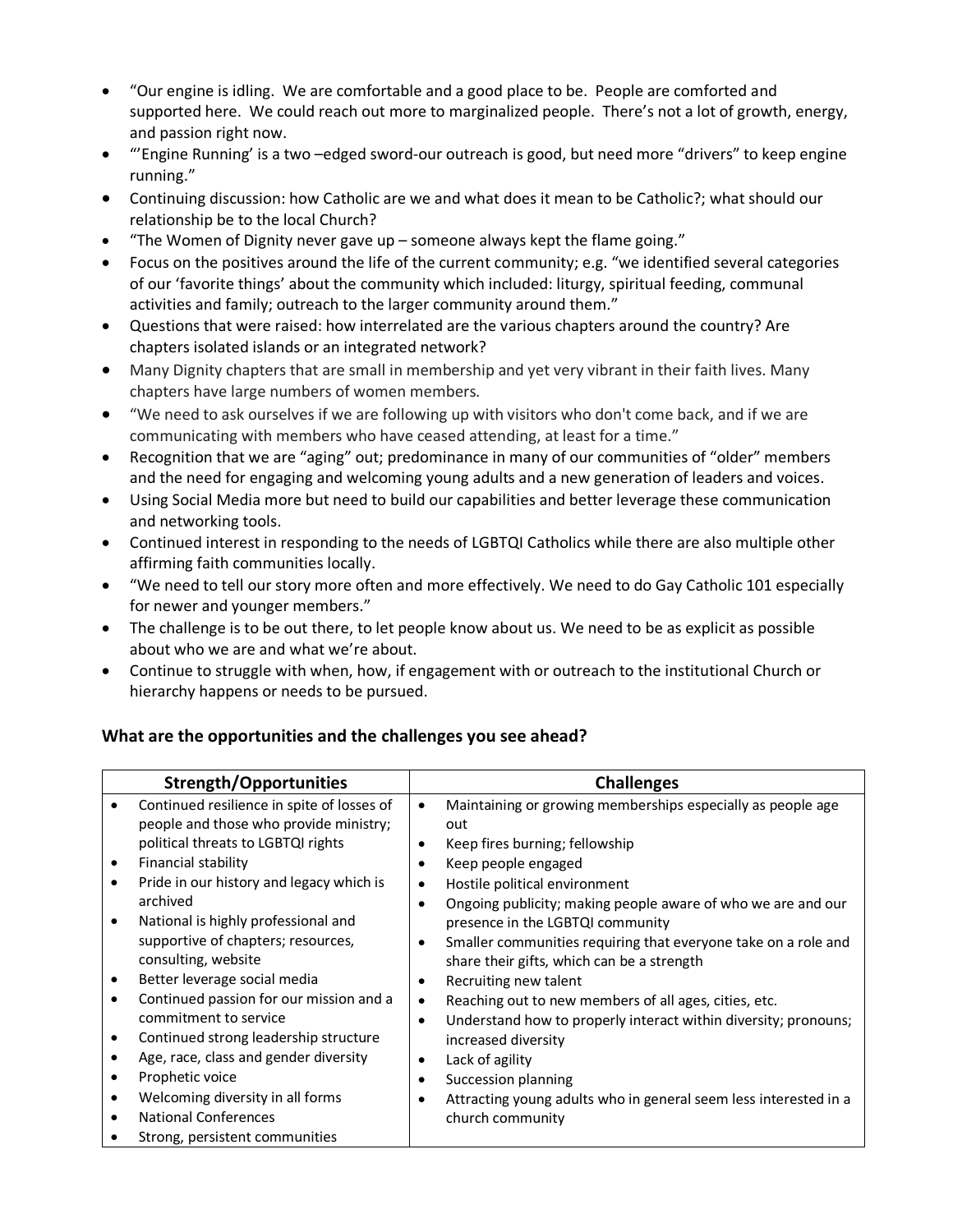| Dignity "brand"<br>Dignity is needed more than ever to help<br>people remain connected to the Church;<br>opportunity to "advertise"; building<br>community, sharing | ٠<br>$\bullet$         | More energy in the past/history; harder to energize people<br>beyond core offerings like liturgy<br>Competition from inclusive denominations<br>Continue to clarify and demonstrate the value of the<br>relationship between national and local communities |
|---------------------------------------------------------------------------------------------------------------------------------------------------------------------|------------------------|-------------------------------------------------------------------------------------------------------------------------------------------------------------------------------------------------------------------------------------------------------------|
| information/resources that are correct<br>and enriching                                                                                                             | $\bullet$              | Disconnect between Pope Francis's friendlier message and the<br>stance of U.S. Bishops                                                                                                                                                                      |
| Creative outreach to LGBTQI people<br>focusing on shared experiences and<br>needs                                                                                   | $\bullet$              | Convincing LGBTQI Catholics, especially young adults, that the<br>Church can change.<br>Keep the fires burning                                                                                                                                              |
| Hope in the younger generation together<br>with ability to quickly respond to issues<br>with activism                                                               | $\bullet$<br>$\bullet$ | "Fight fatigue"<br>Structure needed to support young women and isolated women                                                                                                                                                                               |

# **How has Dignity (local communities and the movement) changed lives for the better? What has been our impact on the Church and the LGBTQI social justice movement?**

- We continue to be a place of safety and spiritual affirmation
- Multiple examples of impacts locally regarding providing community leaders, influencing a local bishop to dialogue, contributing politically and supporting passage of pro-LGBTQ legislation, etc.
- "What is the personal impact for me as a young person? For all the young people in Dignity I know, this is the place that saved their ability to practice their faith and their identity as faithful Catholics. There are still a lot of people consumed by self-hate, shaped by very traditional Catholicism. This organization is incredibly important. We'll never know the full impact. We only see the tip of the iceberg. How many lives have we saved of people who were inclined to suicide?"
- There is tremendous respect for us a national brand, on the political scene, and on the LGBTQI scene; although not large in numbers, we are critically important – the only organization fighting for us on a national level.
- "When I was first coming out after hiding and feeling alone, I found Dignity and I helped establish the first chapter in Columbus Ohio. Dignity helped me not commit suicide! Dignity helps others to integrate our sexuality and our spirituality."
- "Dignity Detroit has contributed money, goods and services to many charitable institutions in our area. Currently, we have members of the refugee community from Freedom House attending Mass and other activities with us, and we support them financially and other ways. We actively support services for the homeless offered at one of our presider's downtown parish. We provide money and goods to local GLBT organizations."
- "The 21 priests who preside at our liturgies have frequently told us that we inspire them."
- "Dignity locally has provided a supportive place for LGBTQ to be accepted and to have their spiritual needs met. LGBTQI persons supported each other during the AIDS crisis, when our Lesbian members ministered to our Gay members. We are not sure we have achieved major change in the Catholic community, but DignityUSA does give us a national voice and presence to impact LGBTQI social justice."
- "One of the community's members is scheduled to have serious back surgery in the coming days. At tonight's liturgy the community participated in an anointing of this member. Several agreed that such actions are examples of the community's continued relevance and importance."
- "For me, it's like a spiritual renewal every time I come here. I get strength from coming here."
- "We are part of the Catholic community. When I am coming here, I'm not thinking about the Catholic Church. I don't care what the pope says. We are the Catholic Church."
- "The community has grown in both, gay and straight directions, fostering understanding and acceptance and really living the Word of God."
- "I am more comfortable with the knowledge that God loves me just as I am...'*thanks in great part to the presence and access to Dignity'."*